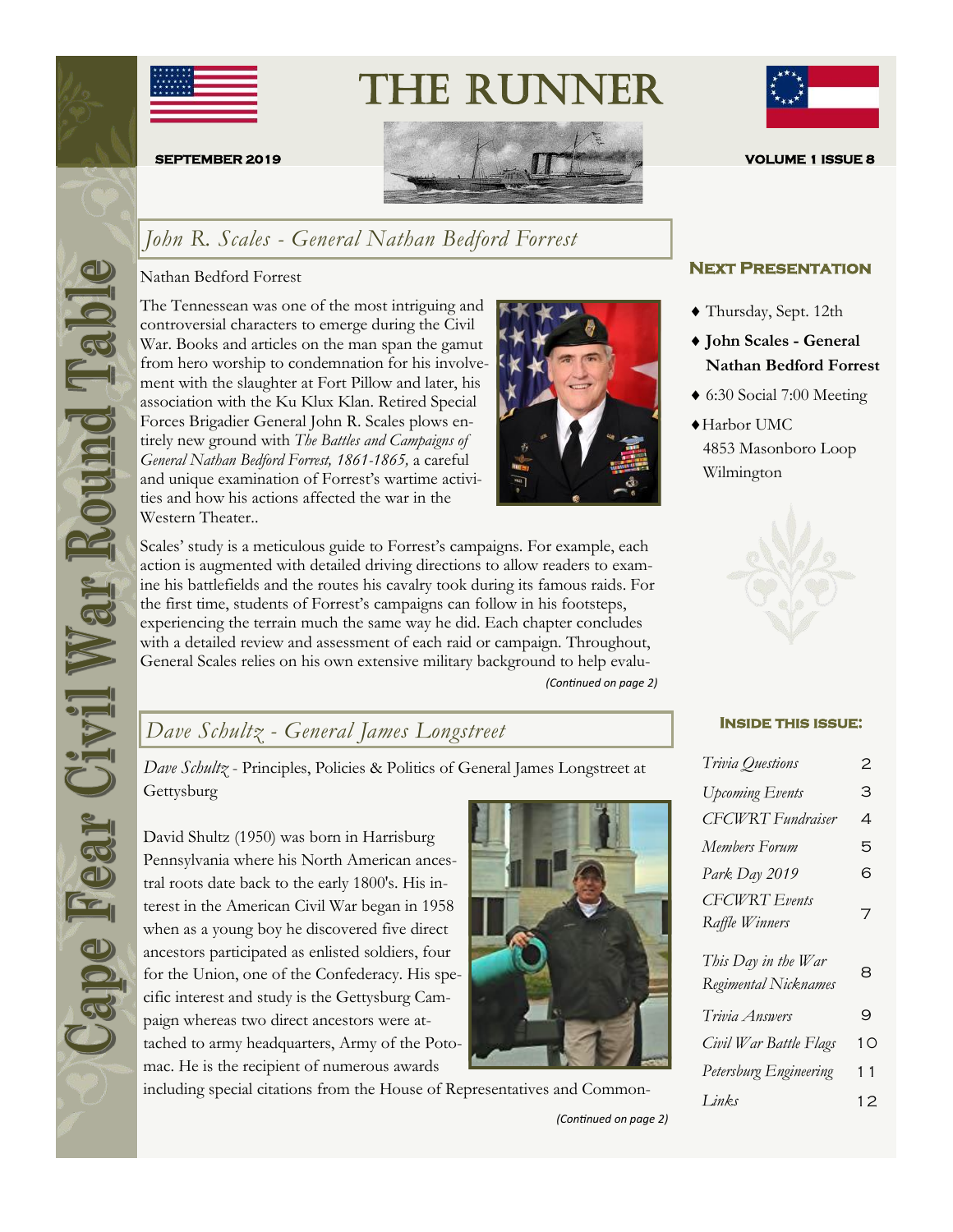

*John R. Scales - General Nathan Bedford Forrest, cont.*



General Nathan Bedford Forrest



ate and explain how and why Forrest grew in command ability and potential as a result of his experiences - or didn't.

The late award-winning author Albert Castel asked two major questions about Nathan Bedford Forrest: "Exactly what impact did Forrest's dazzling raids and victories have upon the overall course of the war?" and "Had Forrest been given a higher command and/or greater opportunities, what would have been the potential outcome as regards the fate of the Confederacy?" *The Battles and Campaigns of General Nathan Bedford Forrest* makes it much easier to answer both.

**John R. Scales** is a retired Special Forces brigadier general with more than three decades of service, including combat tours in Vietnam and Afghanistan. He also has a Ph.D. in engineering and worked in that field after retiring from the military. In addition to receiving five patents for inventions, General Scales had written two previous books: *Sherman Invades Georgia* (Naval Institute Press, 2006) and *A Reluctant Hero's Footsteps* (Westbow Press, 2012). A past president of the Tennessee Valley Civil War Roundtable, he leads Civil War campaign tours in Alabama, Tennessee, and Georgia.

The presentation will take place in the sanctuary of Harbor Church. Enter the front building through the doors marked "Worship Center."

# *Dave Schultz - General James Longstreet, cont.*

wealth of Pennsylvania for Meritorious Public Service for Battlefield Preservation. Having recently retired from his position as a Senior Engineering Technician in the aerospace industry he is currently working on a comprehensive tactical study of the artillery in the Gettysburg Campaign.

# *Trivia Questions*

- 1. Brigadier General Thomas Francis Meagher led the famed Irish Brigade in the Army of the Potomac. He died in 1867 at the age of 43 and spent most of his adult life outside his birthplace of Ireland. Nonetheless, a grand equestrian statue of him dominates a street in Waterford, Ireland. Why is he commemorated in Ireland?
- 2. Was the steamship *Granite City* a Union or a Confederate ship?
- 3. What was the name of Daniel Underhill's horse?

*(Continued on page 9)*



I now bid farewell to the country of my birth - of my passions - of my death; a country whose misfortunes have invoked my sympathies - whose factions I sought to quell - whose intelligence I prompted to a lofty aim whose freedom has been my fatal dream.

Brigadier General Thomas Francis Meagher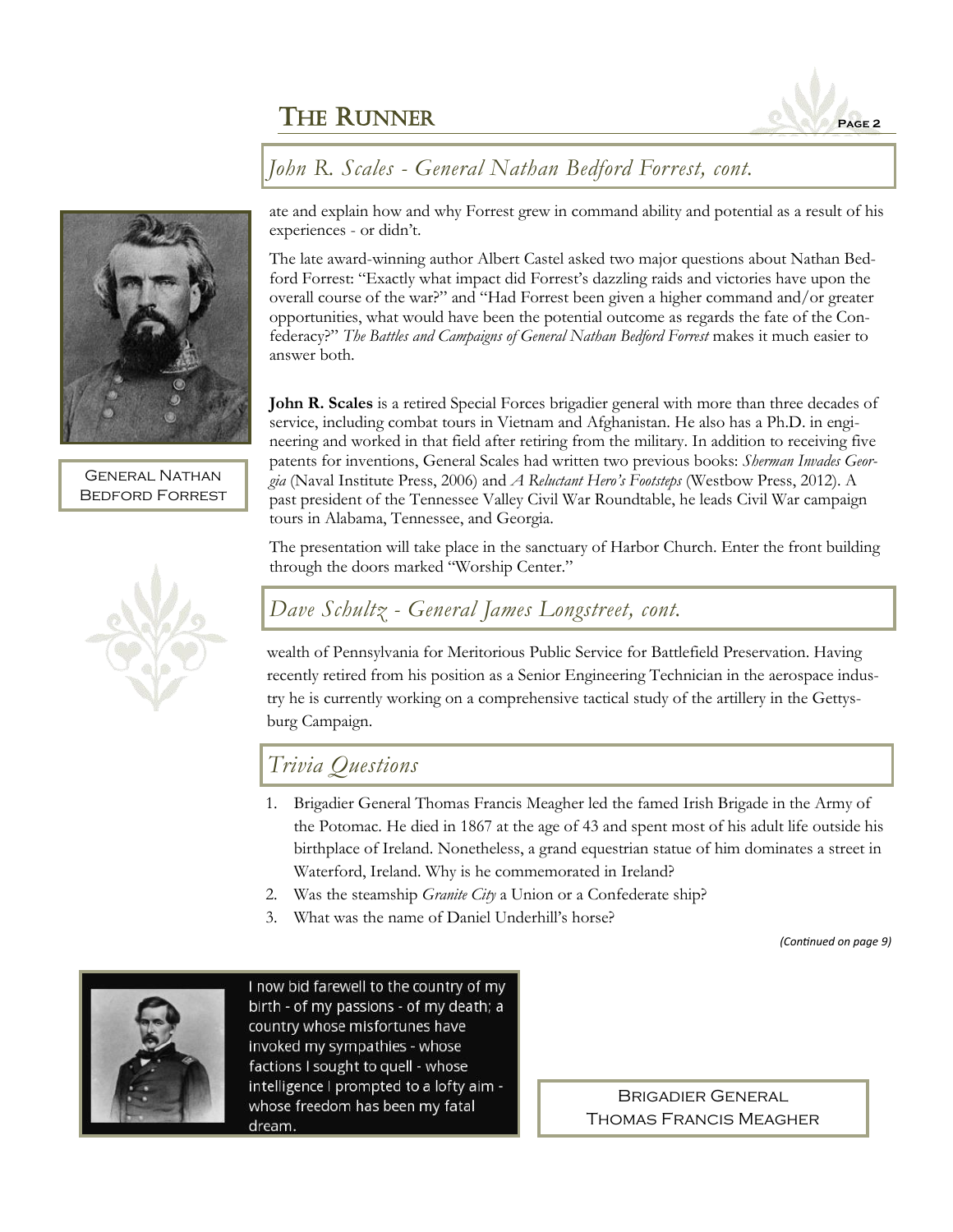

# *Upcoming Events*

#### **September 28th - Free Entrance Day in National Parks**

Participate in recognizing National Public Lands Day by visiting a NPS battlefield, site or park with a waived entry fee!

Chickamauga and Chattanooga National Military Park, Antietam National Battlefield, Vicksburg National Military Park, and Fort Sumter and Fort Moultrie National Historical Park, are a few sites. [Click here for the complete list.](https://www.nps.gov/planyourvisit/fee-free-parks-state.htm)

#### **September 29th - ["Before the Civil War" Cruise](https://wilmingtonwatertours.net/cruises/civil-war-cruise/)**

Wilmington Water Tours presents a Before the Civil War Cruise led by local history expert Dr. Chris Fonvielle, who discusses the early explorers, Giovanni de Verrazano being the first to arrive in the area, moving on to the Revolutionary War in the late 1700s, and finishing with the Civil War and the Battle of Wilmington in 1865.

#### **October 12th - [Lecture with Angela Zombek: Civil War Military Prisons](http://www.whatsonwilmington.com/event.php?id=36573)**

Lecture with Angela Zombek at Federal Point History Center in Carolina Beach features the UNCW history professor talking about her book, Penitentiaries, Punishment, and Military Prisons, which includes the notorious Andersonville, and one located in Salisbury, NC.

*NC Military Historical Society Symposium - The Final Year of the Civil War in North Carolina*

#### **Save the Date!**

Saturday, May 9, 2020 - 9:00 am-4:00 pm Raleigh, NC NC Military Historical Society Symposium "The Final Year of the Civil War in North Carolina"

Charles LeCount, Assistant Director, NC Historical Sites North Carolina Junior Reserves in 1865

> Dr. James K. Bryant, Historian and Author US Colored Troops in North Carolina

Ernie Dollar, Historic Interpreter, Somerset Place SHS Somerset Place in the New South

Chris Meekins, State Archives of North Carolina Presidential Reconstruction in North Carolina



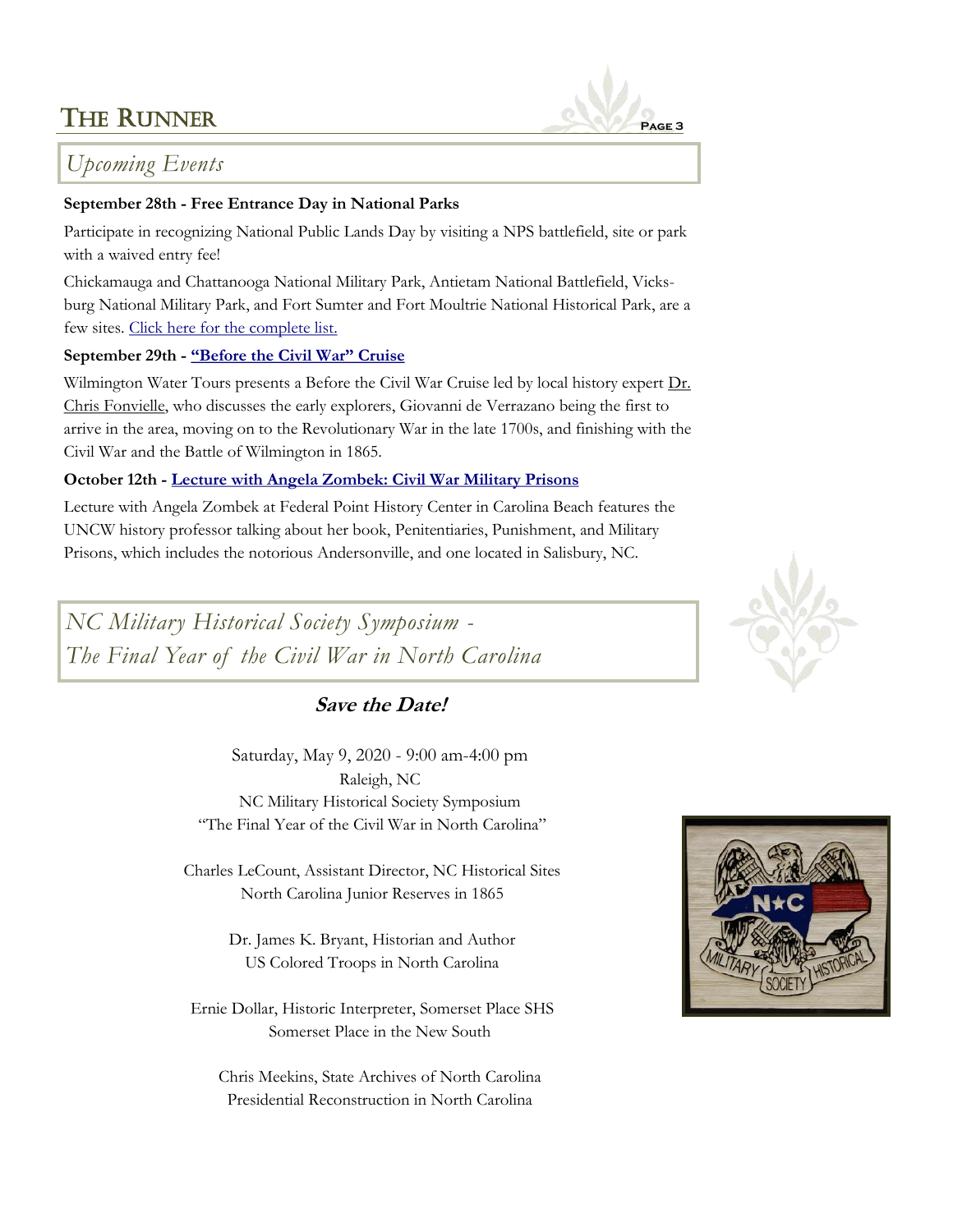

#### *Cape Fear Civil War Roundtable Fundraiser*





We're announcing a new fundraiser to help Cape Fear Civil War Round Table continue to deliver world-class speakers for our monthly meetings. Our dues remain low (\$30 per year) and we offer a year-round program featuring interesting and well-received events through the summer months.

Our summer programs are "locally" produced and cost nothing but we do pay travel expenses for out-of-town speakers during our regular program year from September through May.

To continue our program at a high level, we will use the silent auction technique to generate bids for special items such as books, art work and memorabilia. Last season, the Round Table benefitted greatly from the generosity of a member who donated a Civil War chess set and another member who submitted a very generous bid for the item. This new fundraising mechanism is in addition to our monthly book raffle.

Many of you will remember that we always auctioned off items at our February dinner meeting as well. We'd like to institute an ongoing effort of this type dedicated solely and entirely to helping to fund our speaker program. Cash contributions are also welcome!

First of all, we ask you—our members—to donate such items to offer as silent auction items. Book series such as *The Civil War: A Narrative* by Shelby Foote, first editions, etc., are most welcome. Limited edition prints are also perfect items for the silent auction.

Currently, we have hardcover, first editions of current biographies of Grant, by Ron Chernow, and Sherman by James L. McDonough. We also have a beautiful lithograph of Confederate reenactors galloping a Napoleon into firing position from the Petersburg National Battlefield group. A nicely framed photograph of the famous North Carolina Gettysburg monument by Gutzon Borglum rounds out our list of items available for bids.

They will be on display at our September 12 meeting. Put in your bid! We will collect bids through the December meeting and announce the winners at the end of the meeting so the timing will be perfect for holiday gifts.



North Carolina Gettysburg Monument by Gutzon Borglum



Lithograph of Confederate Reenactors Galloping a Napoleon into Firing Position Petersburg National Battlefield Group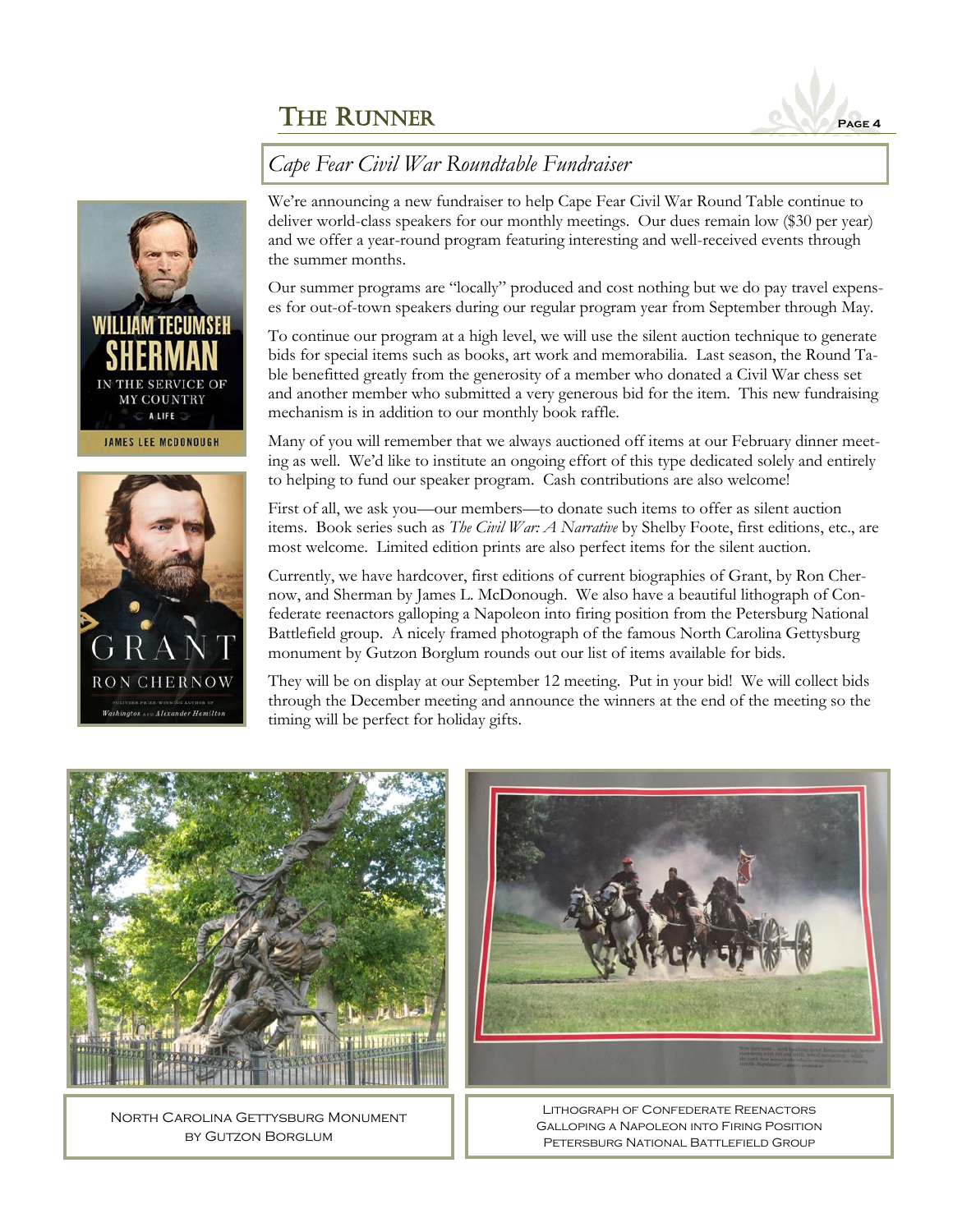

### *Summer Discussion Series: Members Forum*

The Members Forum, led by Jim Gannon, was a foray into Civil War topics that CFCWRT members John Bolger, Bob Cooke, Mark Swanstrom, and John Winecoff are not only passionate about but also very knowledgeable.

John Bolger led off the round of discussions with a well received talk about General Thomas Francis Meagher, Commander of the famed Irish Brigade. John explained Meagher's background as a fighter for Irish independence, subsequent capture and escape from a penal colony, and his migration to America. As a Union officer he recruited Irish immigrants into the New York militia and rose to the rank of general in command of the Irish Brigade of the Army of the Potomac. His hometown of Waterford erected a statue in his honor.



Bob Cooke provided a glimpse into the life of Private Daniel Underhill as he served in the 2nd NY Cavalry, known as the Harris Light Cavalry. Union Army through original letters from Daniel to his family during the Civil War. Copies of these letters were passed through the audience to provide a first hand glimpse into the life of this serving Civil War soldier.

John Winecoff took us to a very seldom discussed Battle of Sabine Pass and the part the Irish Davis Guard played in that battle. He shared the story of the incredible ability of the Guard to fire 107 shots in 35 minutes, a rate unheard of at

that time with heavy artillery. Even though they were greatly outnumbered, they outfought their enemy and drove them back. He told of the valor and courage the Davis Guard dis-

played that led the grateful citizens of Houston to strike a medal which was presented to the Davis Guard upon their arrival in the city.



Mark Swanstrom's discussion of the Battle of Chickamauga from the standpoint of Civil War battlefield command and the control difficulties. He clearly illustrated the problems with communication orders and rapidly changing situations on the battle field. He brought forth and perfectly illustrated the dilemma faced by the ground commanders even today.



Eight-inch Columbiad cannon used in the Battle of Sabine Pass

*(Continued on page 6)*

John Winecoff Davis Co. & The Sabine Pass Battle



Gen. Thomas Francis Meagher, surrounded by a portion of his command.

[Army of the Potomac]; Edward and Henry T. Anthony & Co. (American, 1862 – 1902); about 1862 – 1864; Albumen silver print; 84.XC.979.1562. Gift of Weston J. and Mary M. Naef. [The J. Paul](http://search.getty.edu/gateway/landing)  [Getty Trust, Getty's Open Content Pro-](http://search.getty.edu/gateway/landing)**GRAM**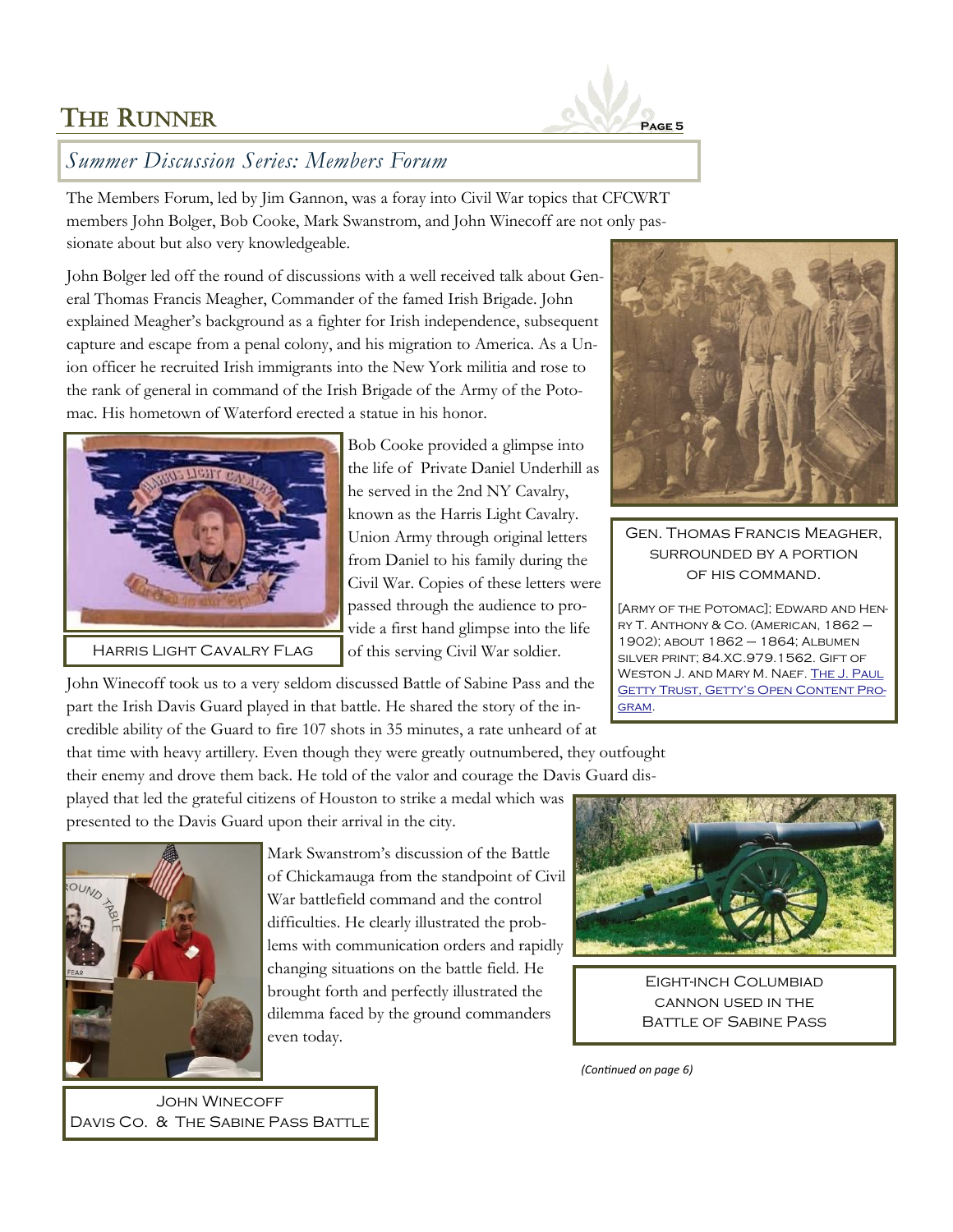



There was great appreciation from the audience for the speakers and the discussions they generated. The majority voiced the opinion for more of this type of presentation in the future.

John Bolger and Jim Gannon



Bill Jayne - opening the Members Forum Discussion meeting

# *Fort Fisher - American Battlefield Trust Park Day 2019*



*Calling all volunteers!* On **Saturday, October 5, 2019** (8:30am to noon), Fort Fisher State Historic Site will host Park Day, an annual hands-on event sponsored by the American Battlefield Trust, which brings history enthusiasts together with staff members to help preserve our nation's heritage sites. Fort Fisher welcomes volunteers of all ages and skill levels. This year's activities will include painting the numerous artillery guns and carriages around the site. Groups will also be needed to assist in painting and cleaning up brush, leaves, and debris from around the site. Volunteers are asked to register in advance by calling **910-251-7340** and are asked to assemble in the parking lot by 8:30 am. Tools and gloves will be provided. Volunteers will receive a free Park Day t shirt and lunch provided by the Friends of Fort Fisher, the support group that supports the site and all its programming, and Michelangelo's Pizza and Subs of Carolina Beach, NC.

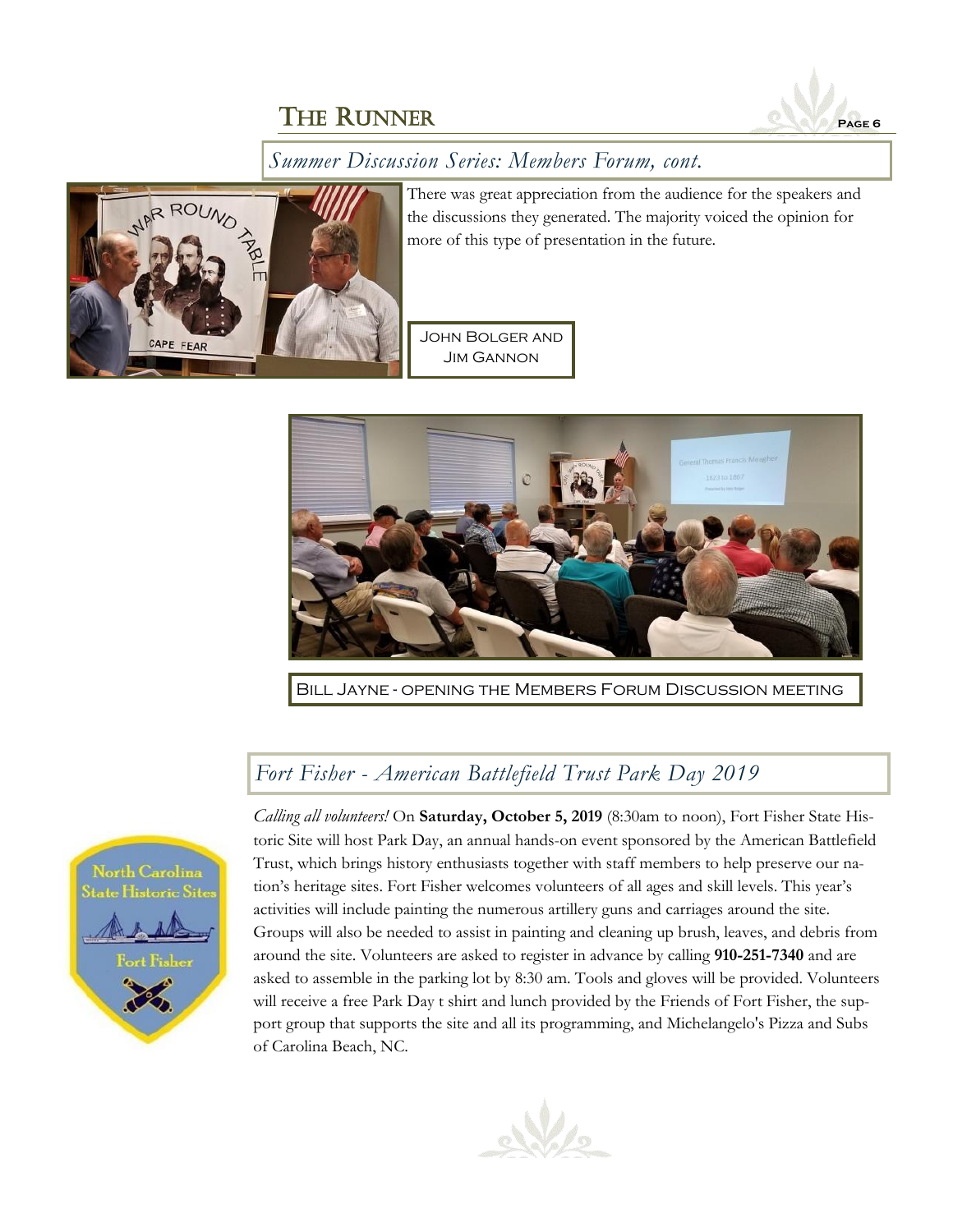

*CFCWRT Upcoming events*

#### **October 10th:**

*Dave Schultz* - Principles, Policies & Politics of General James Longstreet at Gettysburg **November 14th:** 

*Jan Croon* - The War Outside My Window, The Civil War Diaries of LeRoy Wiley Gresham, 1860-1865

#### **December 12th:**

*Lori Sandlin*, Mgr. Southport Maritime Museum - Finding Post-War Confederate Sailor, Captain H. S. Lebby, Blockade Runner and Privateer

#### *Raffle Winners*

#### **August Raffle Winners**



These Honored Dead - Jane McDonald Washington - David Munnickhuysen A Vast and Fiendish Plot - Jim Gannon Mary Todd Lincoln - Her Life and Letters - Jim Vaugh The Civil War - Day by Day and Lee's Last Casualty - Bill Jayne

If you have books, prints, or other items that you would like to donate to the raffle, contact Raffle Master [Ed Gibson](mailto:egibson759@aol.com) before our next meeting. The raffle is one of the components which the CFCWRT uses to fund our activities and our speakers. Please take part in our raffle by contributing items and/or purchasing tickets.

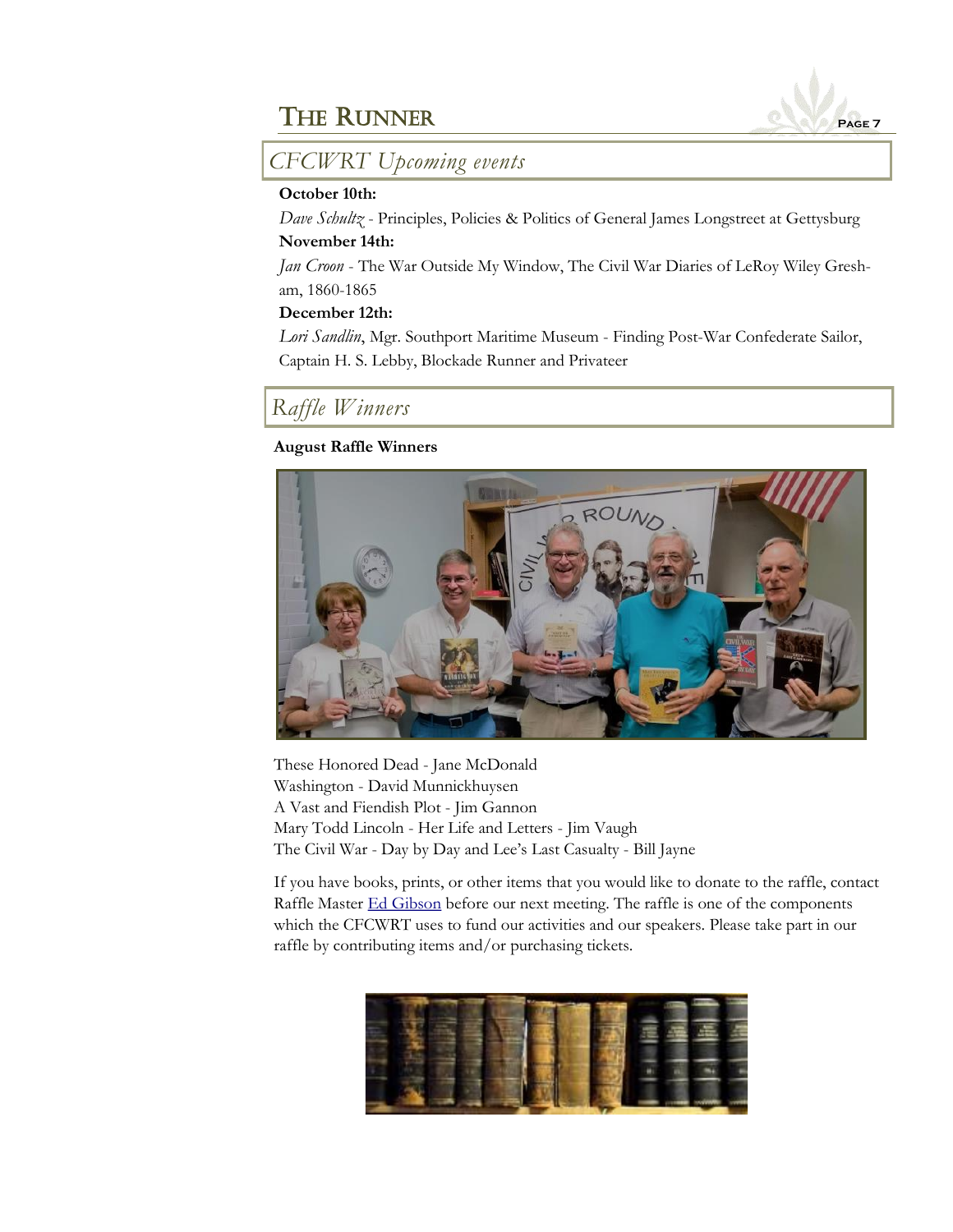

# *This day in Civil War History - September 16, 1864*

With about 4500 men, Forrest, so greatly feared by the North, began operating against Sherman's communications in northern Alabama and middle Tennessee. His expedition left from Verona, MS, and would continue until mid-October.

Grant and Sheridan conferred at Charles Town, WV. Sheridan had learned that Kershaw's division and other units of Anderson's corps had been sent to Petersburg, thus weakening Early's force. Grant approved Sheridan's proposal to cut Early's supply and retreat lines south of Winchester. Meanwhile, there was a skirmish at Snicker's Gap, Virginia, and about ten days of Union operations near Morganza, LA.

South of the James River Hampton's Confederate cavalry and Federal soldier-herders skirmished at little-known Coggins Point, VA, and around Sycamore Church. Hampton (who started his raid on September 11th) succeeded in bagging some 2,400 cattle, plus 300 prisoners, at the cost of 61 casualties to the Confederates. More fighting ensued on the 17th, but Hampton and his "cowboys" brought the desperately needed animals back to Petersburg.

Reference - E.B. Long with Barbara Long. *The Civil War Day by Day - An Almanac 1861-1864* Garden City, NY; Doubleday 1971

*Regimental and Other Group Nicknames*

#### **The Orphan Brigade**

At the outbreak of Civil War, Kentucky declared its neutrality. Thus, Confederates couldn't enlist units within its borders. Thousands of Kentuckians went to Tennessee to enlist at Camp Boone and Camp Burnett near Clarksville. These regiments and others raised at Bowling Green, Ky. were organized into the First Kentucky Brigade. The brigade fought at many battles, including Shiloh, Stones River, and the Atlanta and Carolinas campaigns. In September 1864 the regiment of foot soldiers were organized as mounted infantry and continued as such till end of the war. The brigade surrendered at Washington, Georgia on May 6, 1865. They did receive generous parole terms. The mounted units were allowed to keep their horses or mules. Every seventh man was allowed to keep his musket.

After the war, Unit histories and other documents began referring to the unit as the "Orphan Brigade". The origin of name is uncertain but there are several theories.

One theory is the name stems from Kentucky's tenuous political situation. Men had to leave the state to enlist in the Confederacy and, also, it was very hard for soldiers to return home for visits. Being Confederate soldiers they would have been indicted by the Union for treason.

Another theory is that because the unit kept losing commanders, it was an orphan unit. The Unit was originally under Maj. Gen. John C. Breckenridge who was replaced by Brig. Gen. Roger Hanson, who was mortally wounded at the Battle of Stones River. Hanson's replacement was Brig. Gen. Benjamin Hardin Helm who was mortally wounded at the Battle of Chickamauga.

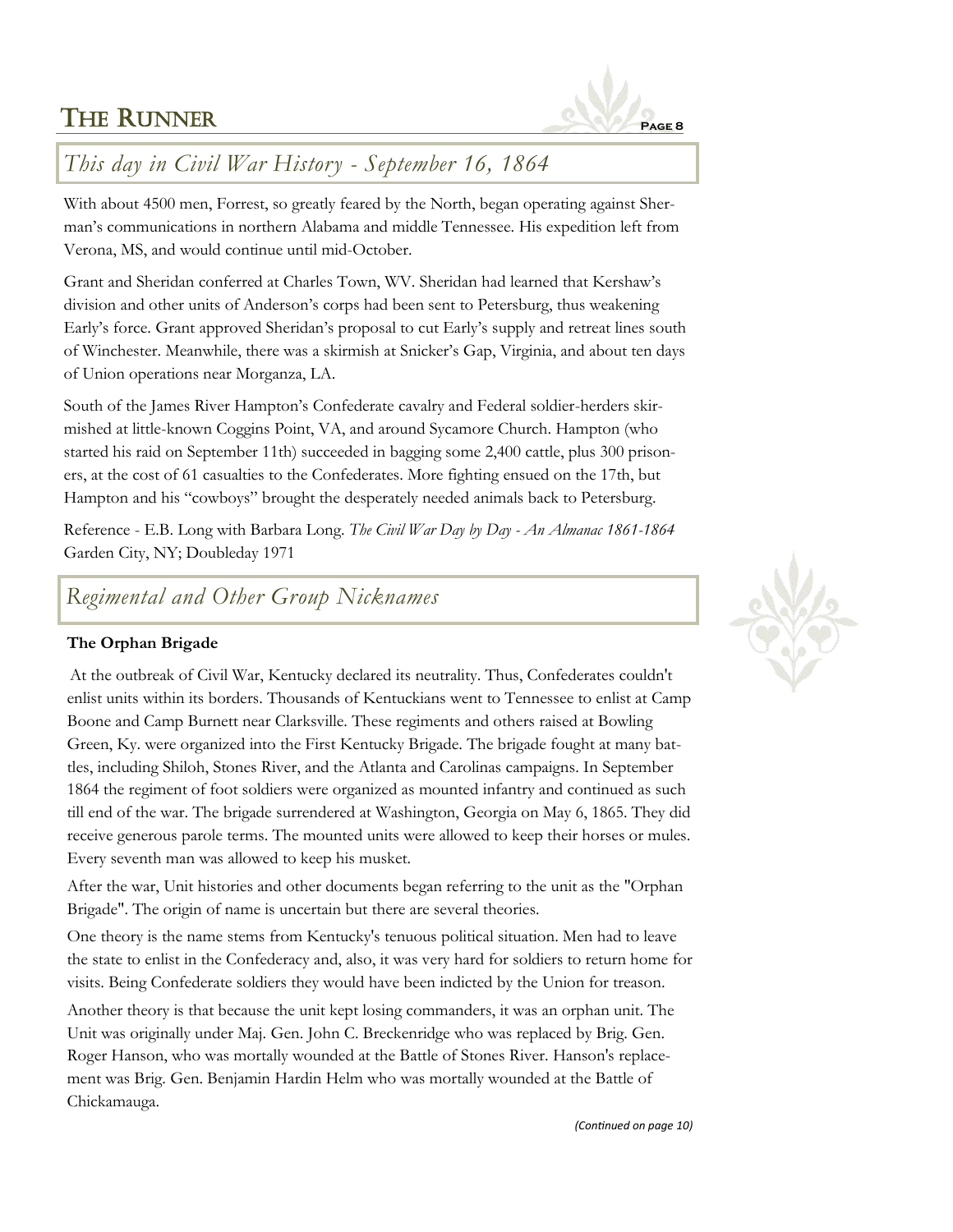*Trivia Answers*





The attack on Sabine Pass, September 8, 1863



- 1. Meagher was the son of wealthy, Catholic merchants in Ireland and well educated. Even so, at the height of the Potato Famine and the flight of Irish immigrants to America in the late 1840s, he joined a revolutionary movement in Ireland that advocated violent revolt against their British rulers. Sent as an envoy to France, he was unable to bring back any troops or arms but he brought back the idea for an Irish flag based on the model of the French tricolor. The flag had three vertical bands with the green symbolizing the south of Ireland, orange the north, and the white in between for peace. The rebellion was quickly and violently quashed by the British and Meagher was exiled to Van Diemen's Land, or Tasmania. He escaped and made his way to New York in time to play a prominent role in the Civil War. In 1867, he died in mysterious circumstances on the Missouri River while serving as territorial governor of Montana. Ultimately, however, his idea of a flag become the flag of the Republic of Ireland and that's why he's honored by a statue in his native city of Waterford.
- 2. The USS Granite City was a Union gunboat that escaped the destruction of the small fleet at the Battle of Sabine Pass (border of Texas and Louisiana) on September 8, 1863. Although damaged, the Granite City was able to escape the battle that saw Confederate shore batteries destroy the US Ships Sachem, Clifton and Arizona. But, wait! There's more. The sidewheel steamer was built in 1862 by the Archibald Benny company of Dumbarton, Scotland, for use as a blockade runner. Originally named the City of Dundee, the sleek steamer was chased as she cleared Wilmington and captured by the US Navy in the Bahamas in March of 1863. So, the privately owned blockade runner was sold as a prize of war to the US Navy and named the Granite City after a town in southern Illinois. She was assigned to the Gulf Blockading Squadron. Avoiding disaster at Sabine Pass, she continued to work the blockade in the western Gulf of Mexico until she was captured by Confederates at Calcasieu Pass, Louisiana, a little east of Sabine Pass, in April 1864. Once again a blockade runner, she attempted to run out of Galveston and other Texas ports but was run aground and destroyed on the beach on January 20, 1865, near Calcasieu Pass. So, between 1862-65, Granite City was British, Confederate, Union and Confederate again.
- 3. Sergeant Daniel Isaac Underhill was a stalwart trooper of the 2nd New York Cavalry who saw much active service with the Army of the Potomac from 1862-65. His letters, owned and discussed by past president Bob Cooke, speak very intelligently of the evolution of the Union cavalry and shed interesting light on many notable events in the life of the Army. Following the "Mud March" in early 1863 (in which he sympathizes with the horses and mules but not the infantry), he tells of being on picket duty close to southern lines and how a Confederate officer admired Sgt. Underhill's horse, "Whisky." Underhill thanked him for the compliment but wryly observed that "Whisky was best admired from a distance."

Civil War Cavalry Horse Sculpture, National Sporting Library & Museum, Middleburg, VA.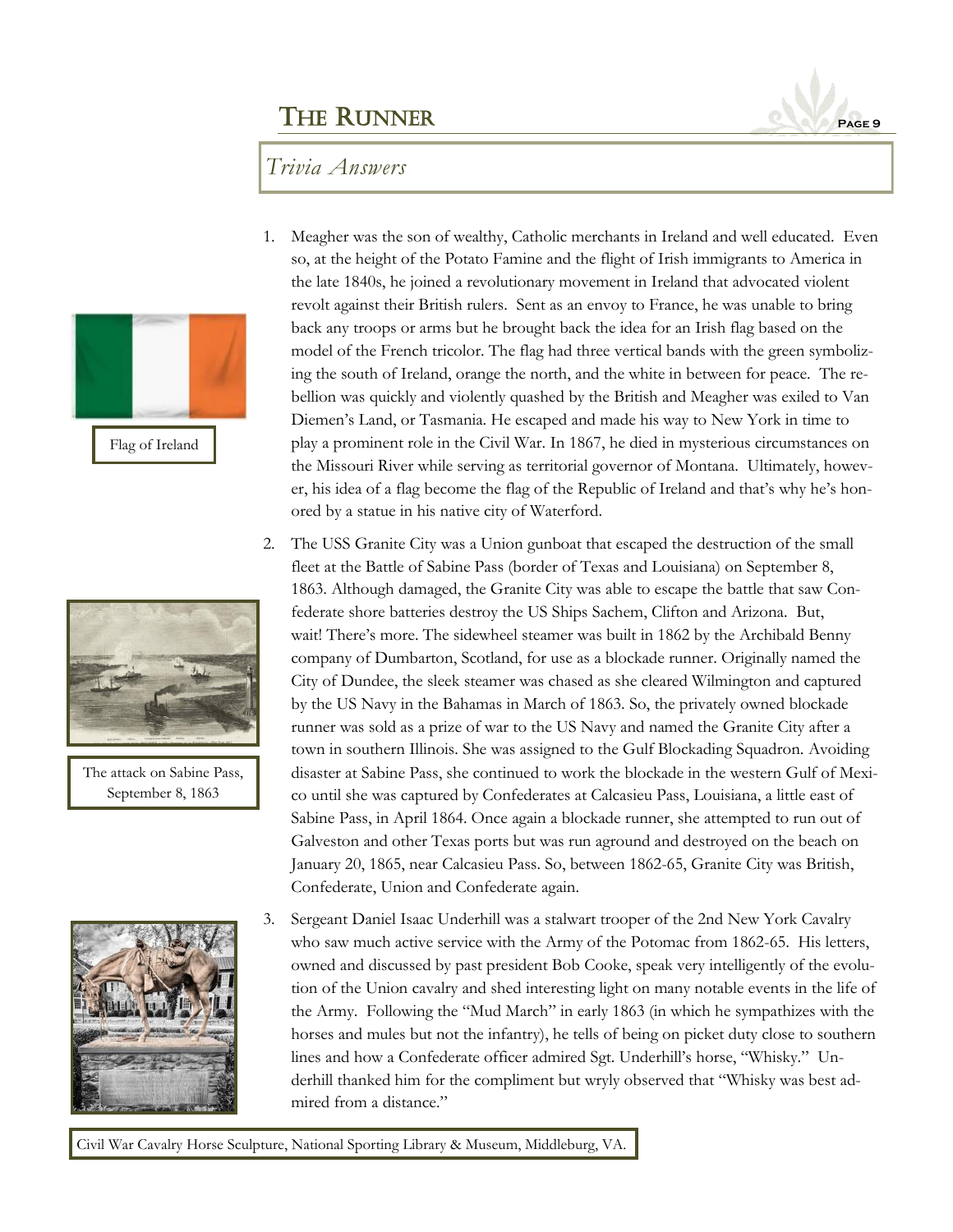# **THE RUNNER**



## *Regimental and Other Group Nicknames, cont.*

The most popular theory is that John C. Breckenridge gave the unit its name. Riding with the brigade's survivors at Stone's River, Breckenridge now the division commander, lamented the bloody results of a charge he had opposed. According to legend, he said upon seeing his former troops and learning of the loss of Hanson, "My poor orphans".

However, they came by their nickname they were a very brave and proud unit of the CSA.

Do you have a favorite regimental nickname? Conversely, what was the nickname of your favorite regiment? **Submit your nominations** to the *Runner* Editor.

# *Civil War Battle Flags*

The stories involving Civil War battle flags is what makes them so interesting. Here is a story of the brave men who carried one Union battle flag during the Battle of Gettysburg:

"...*carried by Color-Bearer Abel G. Peck, a tall, straight, handsome man, and as brave a soldier as ever gave up his life for his country.*

*He was instantly killed almost at the beginning of the famous charge of the Iron Brigade. The flag was then seized by Private Thomas B. Ballou, who was desperately wounded immediately after, and died a few weeks later. The flag was then carried by Private August Ernst, who was instantly killed. Corporal Andrew Wagner then took the colors and carried them until shot through the breast, from the effects of which he died about a year after the close of the war.*

*When Corporal Wagner fell, Colonel Henry A. Morrill took the flag, and gallantly attempted to rally the few survivors of the regiment. But Private William Kelly insisted on carrying it, saying to Colonel Morrill, " You shall not carry the flag while I am alive." The gallant fellow held it aloft and almost instantly fell, shot through*  the heart. Private L. Spaulding then took the flag from the hands of Kelly, and carried it until he was himself *badly wounded. Colonel Morrill again seized the flag, and was soon after shot in the head and carried from the field.*

*After the fall of Colonel Morrill, the flag was carried by a soldier whose name has never been ascertained. He was seen by Captain Edwards — who was now in command of the regiment — lying upon the ground badly*  wounded, grasping the flag in his hands. Captain Edwards took the flag from him and carried it himself until *the few men left of the regiment fell back and reached Culp's Hill. Captain Edwards is the only man who is known to have carried the flag that day, who was not killed or wounded*."

The dedication of the southern soldiers to their Confederate battle flags was no less impressive. At the Battle of Antietam, the 1st Texas Infantry followed their flag into the carnage of the Cornfield. Leading their advance was, of course, their regimental battle flag. Color-bearers fell one after the other, and by the end of the day, the 1st Texas had lost nine color-bears. Worse still, the flag was left behind in the Cornfield, but the loss of the flag was minimal compared to the fact that the regiment left more than eighty percent of the 227 men who went into the battle in the Cornfield with their flag. After the battle, a Union soldier found the lost



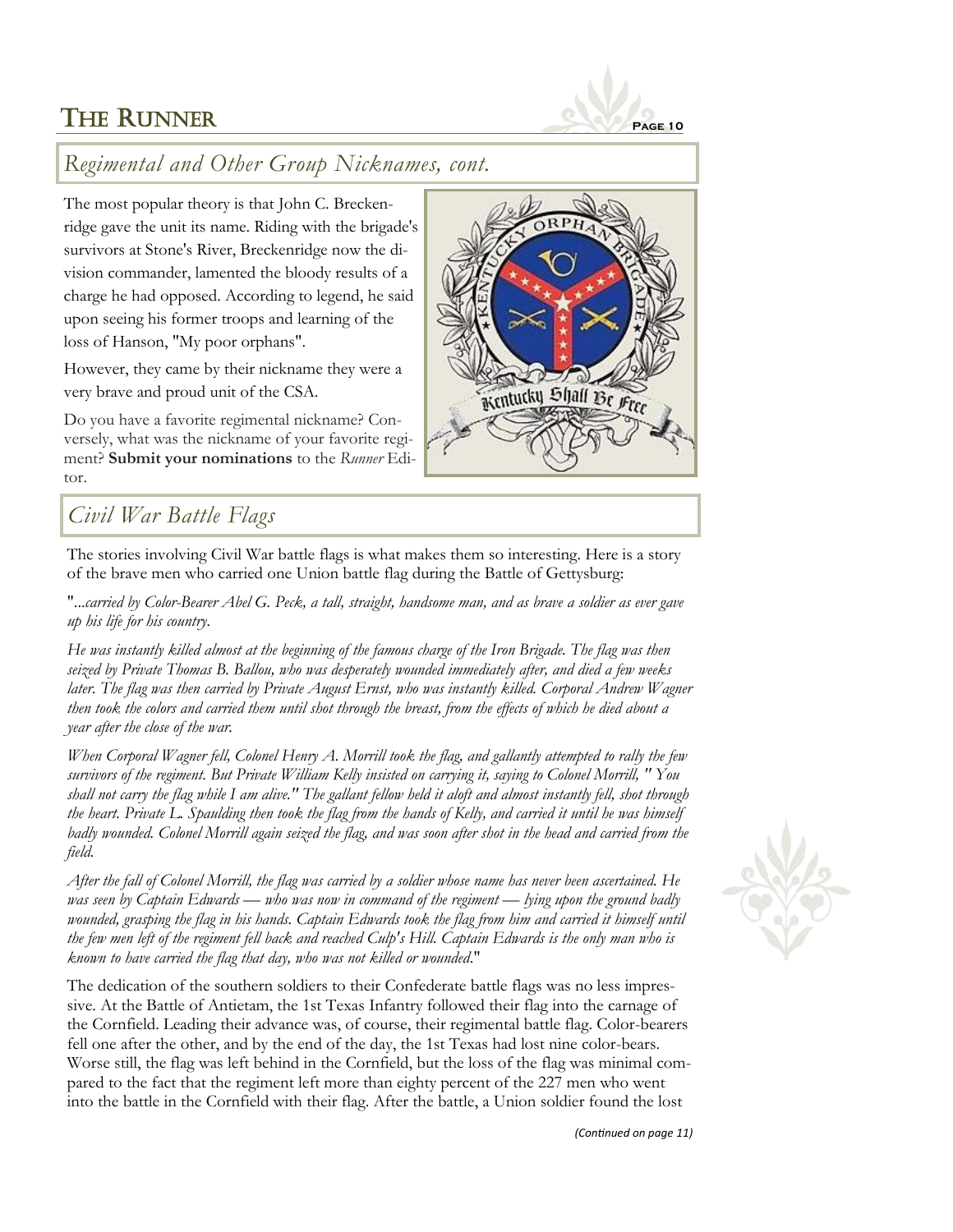

## *Petersburg Engineering: 30 Miles of Hell*

Would you like a hands-on opportunity to historically restore Civil War defenses while camping on original battle grounds? Check the link below for particulars.

*If anyone is looking for an alternative to Cedar Creek or for something to do in October of this year the NPS at Petersburg National Park has granted my group permission to restore, rebuild, and improve the defenses located at Auto Tour Stop #3: "Confederate Battery #9" as part of our immersive interpretive program this year. "[Petersburg Engineering: 30 miles of Hell"](https://www.facebook.com/events/936104033418266/?active_tab=discussion).* **October 18, 19 & 20, 2019**

*As of now the sandbags in place are made of nylon, which we plan to replace with proper burlap, and the forward firing trench is in great need of repair due to erosion and neglect.* 

*We see this as a great opportunity to not only camp on the original battle ground, but to also assist the NPS, specifically one battlefield in need of volunteer assistance.*

*Accurate late war Federal impressions, period rations and period tools; shovels, picks, axes, mattocks and saws are a must. We want to be correct in every aspect.*

*We have permission to camp in the main redoubt, the forward trench, in the woods or in the structures on site.*

*Registration is free. All we require is name, contact info and what tools you are able to bring.*

*Please send all inquiries and questions to tommarellom@gmail.com for any interest or questions.* 



# *Civil War Battle Flags, cont.*

flag of the 1st Texas, and he said that, "...*thirteen men lay dead within touch of it and the body of one of the dead lay stretched across it*."

Without a doubt, no symbol from the war better represents the courage and sacrifice of the men who fought, than the Civil War [battle](http://i.viglink.com/?key=3cd60aec1b9640a6b4c288132920e344&insertId=46edbeec68257644&type=H&mid=44248&exp=60%3ACI1C55A%3A4&libId=jzwvcg170100rrrt000DA4y3s2u7y&loc=http%3A%2F%2Fwww.americancivilwarstory.com%2Fcivil-war-battle-flags.html&v=1&iid=46edbeec6825764) flags they fought under.